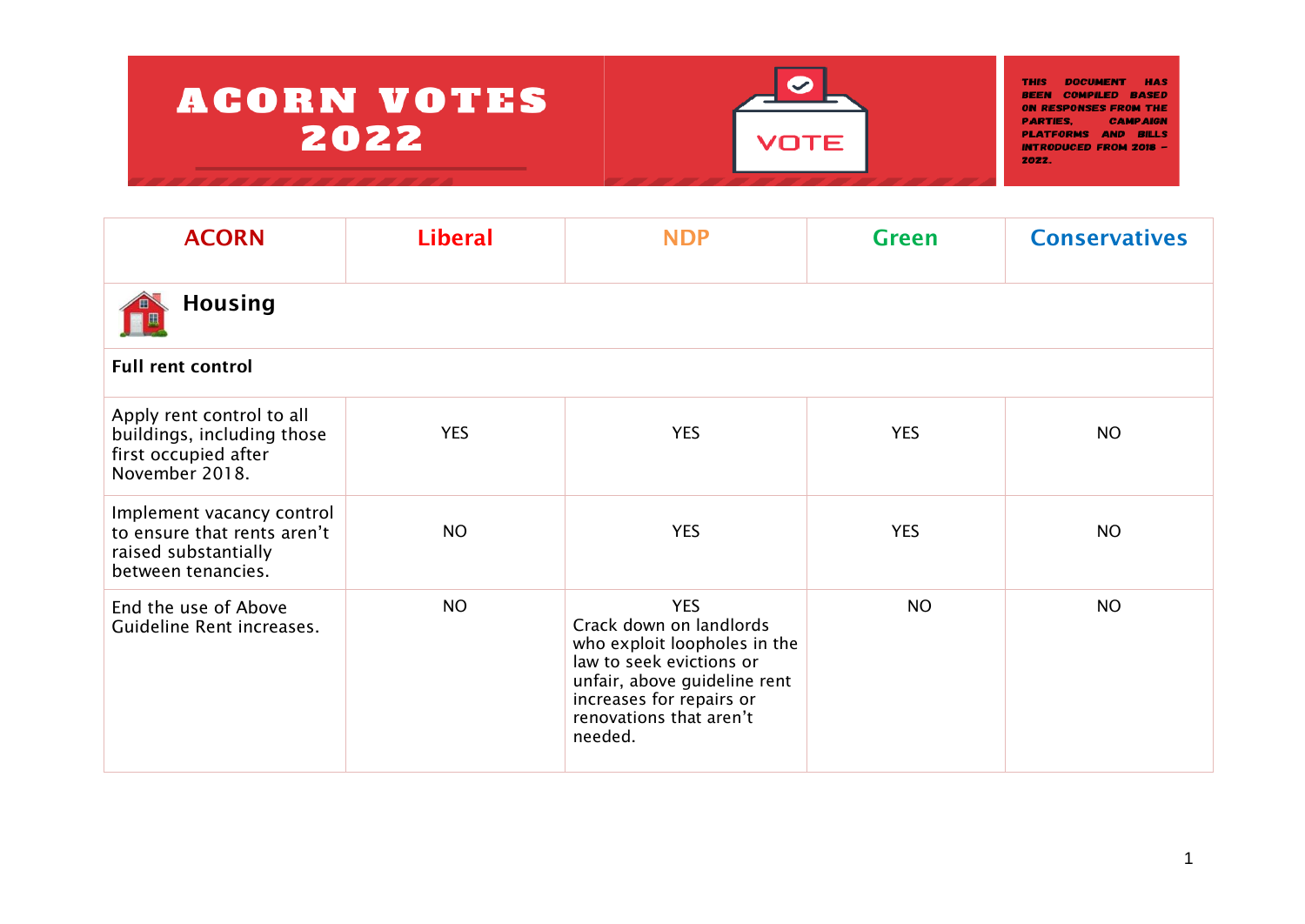| <b>ACORN VOTES</b><br>2022                                                                            | <b>REEN</b><br>ON RESPONSES FRO<br>PARTIES.<br><b>PLATFORMS AND</b><br><b>RILLS</b><br><b>INTRODUCED FROM 2018 -</b><br>2022.                  |                                                                                                                                                                                                                                                              |                                                                                                                           |                      |  |
|-------------------------------------------------------------------------------------------------------|------------------------------------------------------------------------------------------------------------------------------------------------|--------------------------------------------------------------------------------------------------------------------------------------------------------------------------------------------------------------------------------------------------------------|---------------------------------------------------------------------------------------------------------------------------|----------------------|--|
| <b>ACORN</b>                                                                                          | <b>Liberal</b>                                                                                                                                 | <b>NDP</b>                                                                                                                                                                                                                                                   | <b>Green</b>                                                                                                              | <b>Conservatives</b> |  |
| <b>LTB</b> reform                                                                                     |                                                                                                                                                |                                                                                                                                                                                                                                                              |                                                                                                                           |                      |  |
| Stop digital hearings,<br>resume the right to<br>Landlord & Tenant Board<br>(LTB) Hearings in-person. |                                                                                                                                                | <b>YES</b>                                                                                                                                                                                                                                                   | <b>YES</b>                                                                                                                | <b>NO</b>            |  |
| Overhaul the LTB as it is<br>has become an eviction<br>factory.                                       | Clear backlogs, invest an<br>additional \$15 million<br>annually into the Ontario<br>Land Tribunal and<br><b>Landlord and Tenant</b><br>Board. | <b>YES</b><br>End "eviction blitz" and<br>make sure tenants and<br>landlords can get prompt<br>and fair hearings before the<br>board.<br>Reverse cuts to legal aid, so<br>tenants have access to legal<br>help when their landlord<br>violates their rights. | Increase funding for<br>the LTB to hire<br>additional<br>adjudicators, add<br>transparency to the<br>appointment process. | <b>NO</b>            |  |
| Protect current affordable housing stock                                                              |                                                                                                                                                |                                                                                                                                                                                                                                                              |                                                                                                                           |                      |  |
| Incentivize investment in<br>repairs.                                                                 | <b>YES</b><br>Keep homes in good<br>repair and enforce larger<br>fines for persistently<br>negligent landlords.                                | <b>YES</b><br>Mandate Universal Design<br>building codes, which are<br>standards that reflect the                                                                                                                                                            |                                                                                                                           |                      |  |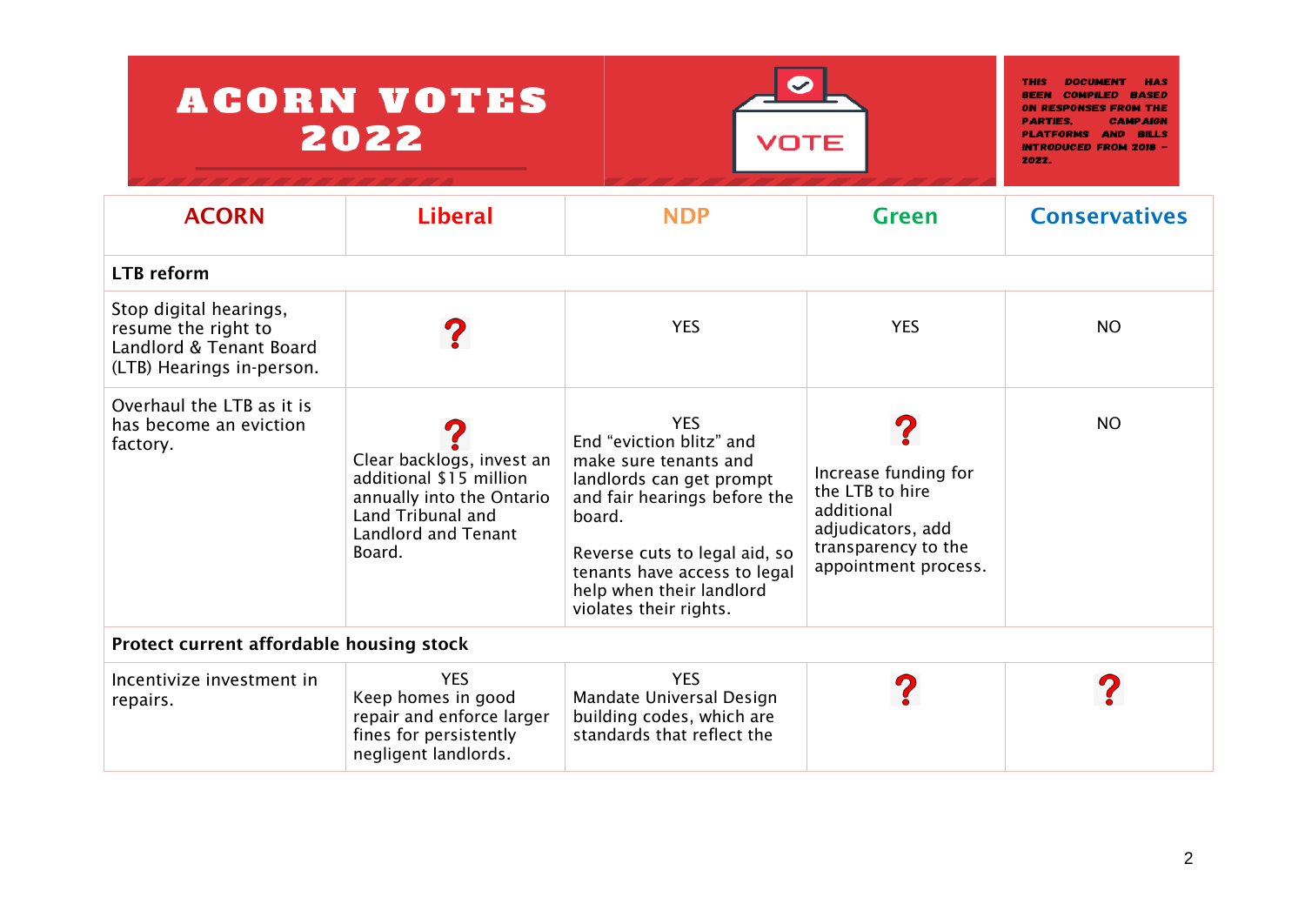

| <b>ACORN</b>                                                                                                                                                                                                      | <b>Liberal</b>                                                                                                                 | <b>NDP</b>                                                                                                                                                                                                                                                                                                                                                                                                                 | <b>Green</b>                                                                                                                     | <b>Conservatives</b> |
|-------------------------------------------------------------------------------------------------------------------------------------------------------------------------------------------------------------------|--------------------------------------------------------------------------------------------------------------------------------|----------------------------------------------------------------------------------------------------------------------------------------------------------------------------------------------------------------------------------------------------------------------------------------------------------------------------------------------------------------------------------------------------------------------------|----------------------------------------------------------------------------------------------------------------------------------|----------------------|
|                                                                                                                                                                                                                   | Strengthen provincial<br>oversight over elevator<br>access and maintenance.<br>Retain and repair existing<br>affordable homes. | needs of people of all ages,<br>sizes and abilities.<br>Set elevator availability<br>standards so that residents<br>never have to worry they'll<br>be stranded due to a broken<br>elevator.<br>Contribute 40 per cent to<br>capital repairs, to be<br>matched by the federal<br>government, with the<br>remaining 20 per cent split<br>between municipalities and<br>contributions from<br>community housing<br>providers. |                                                                                                                                  |                      |
| End tenant displacement:<br>Prevent renovictions and<br>demovictions.<br>Ensure all applications for<br>renovations are applied<br>first at a provincial agency<br>with authority to<br>approve/deny renovations. |                                                                                                                                | <b>YES</b><br>Vacancy control would<br>disincentivise renovictions.<br>Stop unfair 'renovictions'<br>and bad faith 'landlord's<br>own use' evictions.                                                                                                                                                                                                                                                                      | <b>YES</b><br>Strengthen rules and<br>penalties for<br>renovictions and bad<br>faith evictions to keep<br>apartments affordable. | <b>NO</b>            |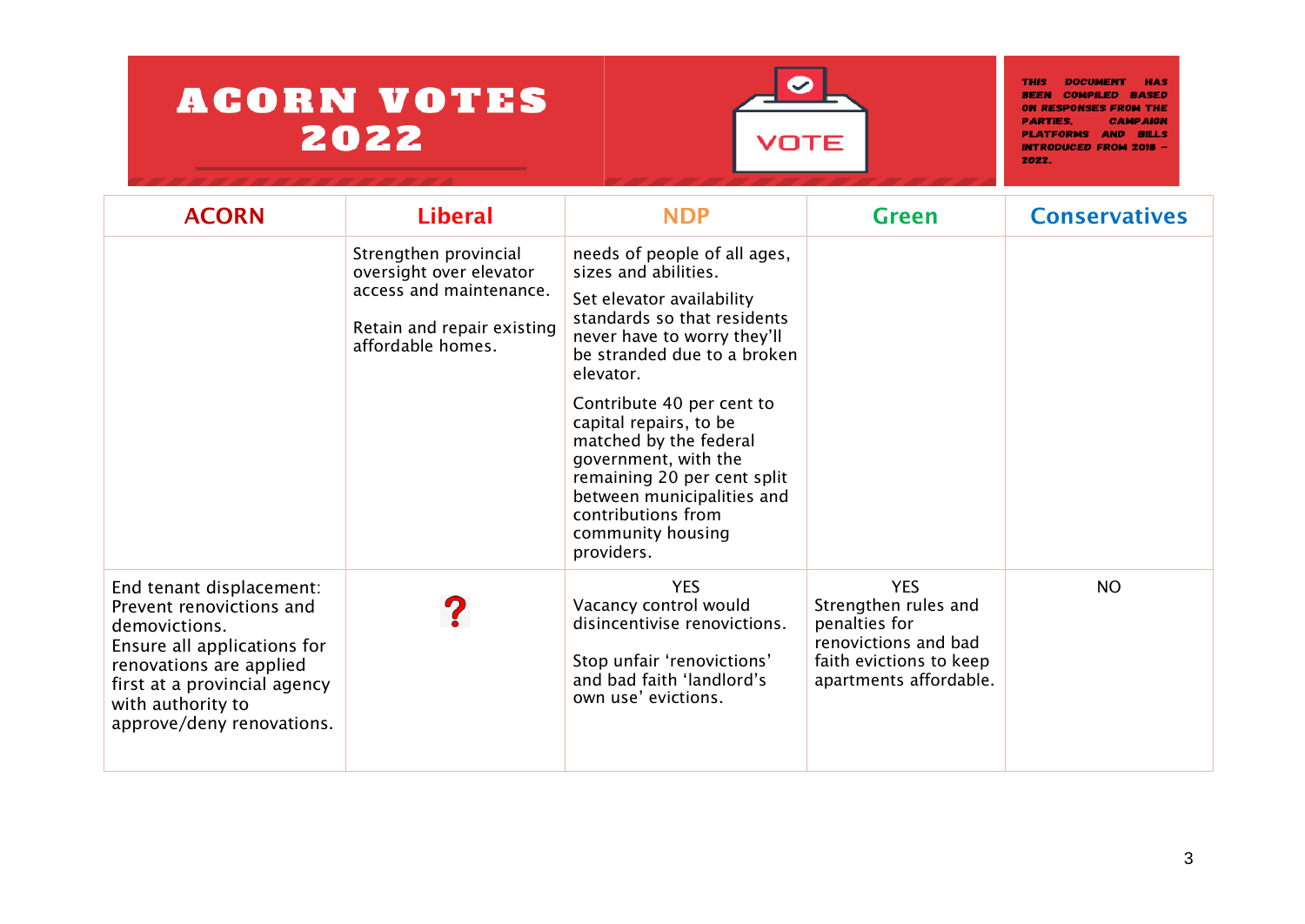

| <b>ACORN</b>                                                                                                                                   | <b>Liberal</b>                                                                                                                                                                                                                                           | <b>NDP</b>                                                                                                                                                                                                                                                                                                            | <b>Green</b>                                                                                                                                                          | <b>Conservatives</b> |
|------------------------------------------------------------------------------------------------------------------------------------------------|----------------------------------------------------------------------------------------------------------------------------------------------------------------------------------------------------------------------------------------------------------|-----------------------------------------------------------------------------------------------------------------------------------------------------------------------------------------------------------------------------------------------------------------------------------------------------------------------|-----------------------------------------------------------------------------------------------------------------------------------------------------------------------|----------------------|
| The landlord must be<br>mandated to give the<br>tenant a comparable<br>accommodation or a top-<br>up rent until the<br>renovation is complete. |                                                                                                                                                                                                                                                          |                                                                                                                                                                                                                                                                                                                       |                                                                                                                                                                       |                      |
| Increase funding to social housing & non-profit housing                                                                                        |                                                                                                                                                                                                                                                          |                                                                                                                                                                                                                                                                                                                       |                                                                                                                                                                       |                      |
| Invest in development of<br>non-market rental housing.<br>Build 99,000 deeply<br>affordable, non-profit and<br>co-op housing units.            | <b>YES</b><br>Build 138,000 new<br>deeply affordable homes<br>- including supportive<br>housing and homes for<br>Indigenous peoples.<br>Expand and build new co-<br>op housing by providing<br>the co-op sector with<br>\$100 million over ten<br>years. | <b>YES</b><br>Establish a new public<br>agency, Housing Ontario, to<br>finance and build 250,000<br>new affordable and non-<br>market rental homes. These<br>homes will be operated by<br>public, non-profit or co-op<br>housing providers.<br>This includes 100,000 new<br>affordable homes over the<br>next decade. | <b>YES</b><br>Build 182,000 new<br>permanently<br>affordable community<br>housing rental homes<br>over 10 years<br>including 60,000<br>permanent supportive<br>homes. |                      |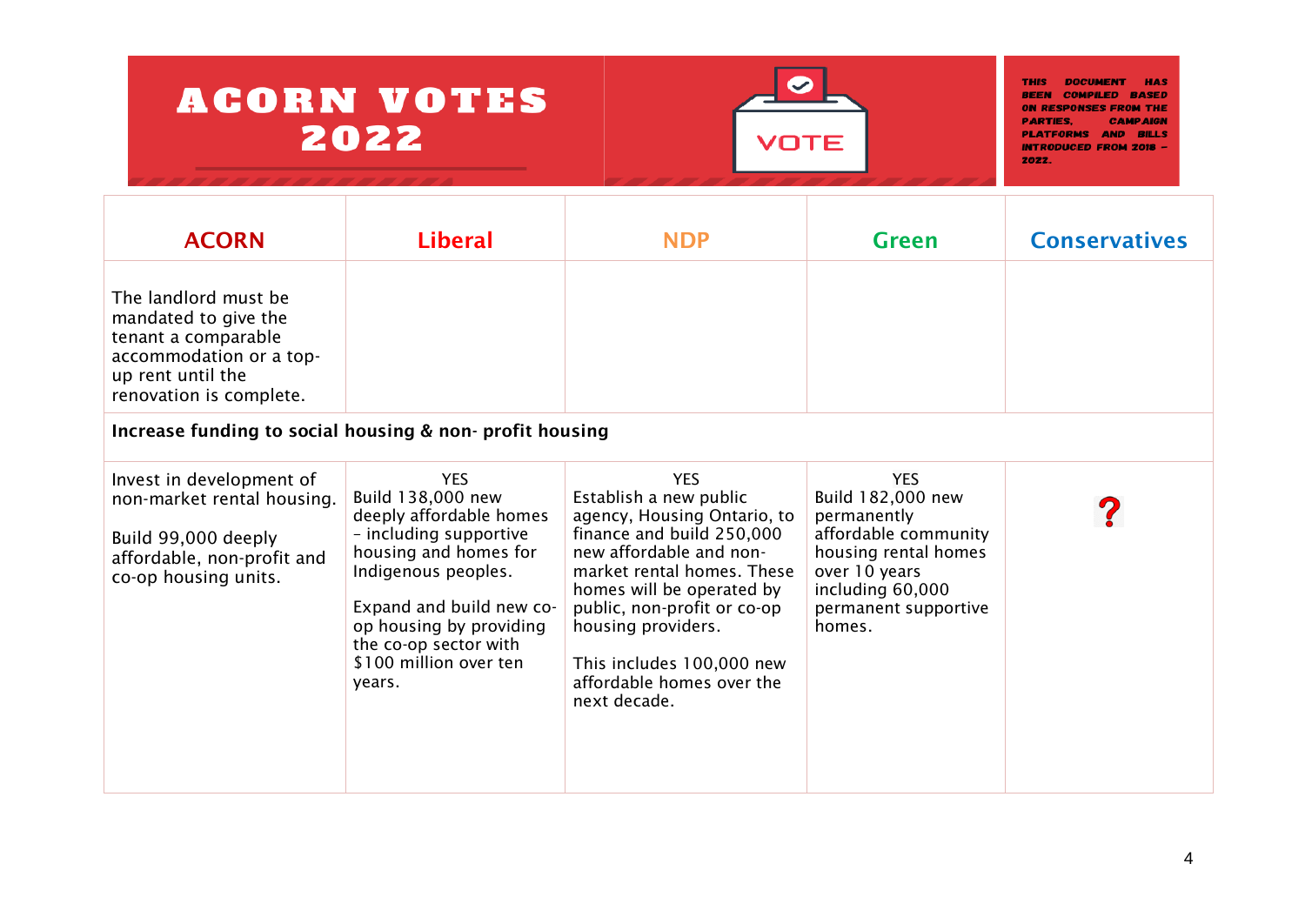

| <b>ACORN</b>                                                       | <b>Liberal</b> | <b>NDP</b>                                                                                                                                    | <b>Green</b>                                                                                                                                                                                                   | <b>Conservatives</b> |
|--------------------------------------------------------------------|----------------|-----------------------------------------------------------------------------------------------------------------------------------------------|----------------------------------------------------------------------------------------------------------------------------------------------------------------------------------------------------------------|----------------------|
|                                                                    |                | A portable housing benefit<br>for 311,000 of Ontario<br>households to help them<br>afford the cost of rent.                                   | Financial support to<br>311,000 Ontario<br>households via the<br>portable housing<br>benefit.<br>Partner with non-                                                                                             |                      |
|                                                                    |                |                                                                                                                                               | profits, co-ops, and<br>community land trusts<br>to use public land for<br>permanently<br>affordable rental<br>housing and home<br>ownership option.                                                           |                      |
| Support acquisition of<br>existing affordable rental<br>buildings. |                | Purchase and rehabilitate<br>existing privately-owned<br>rental homes to be operated<br>by public, non-profit or co-<br>op housing providers. | Create a seed fund for<br>co-operative housing.<br>Provide non-profit<br>housing providers with<br>the support and<br>access to capital<br>needed and explore<br>pre-emptive right-to-<br>buy for non-profits. |                      |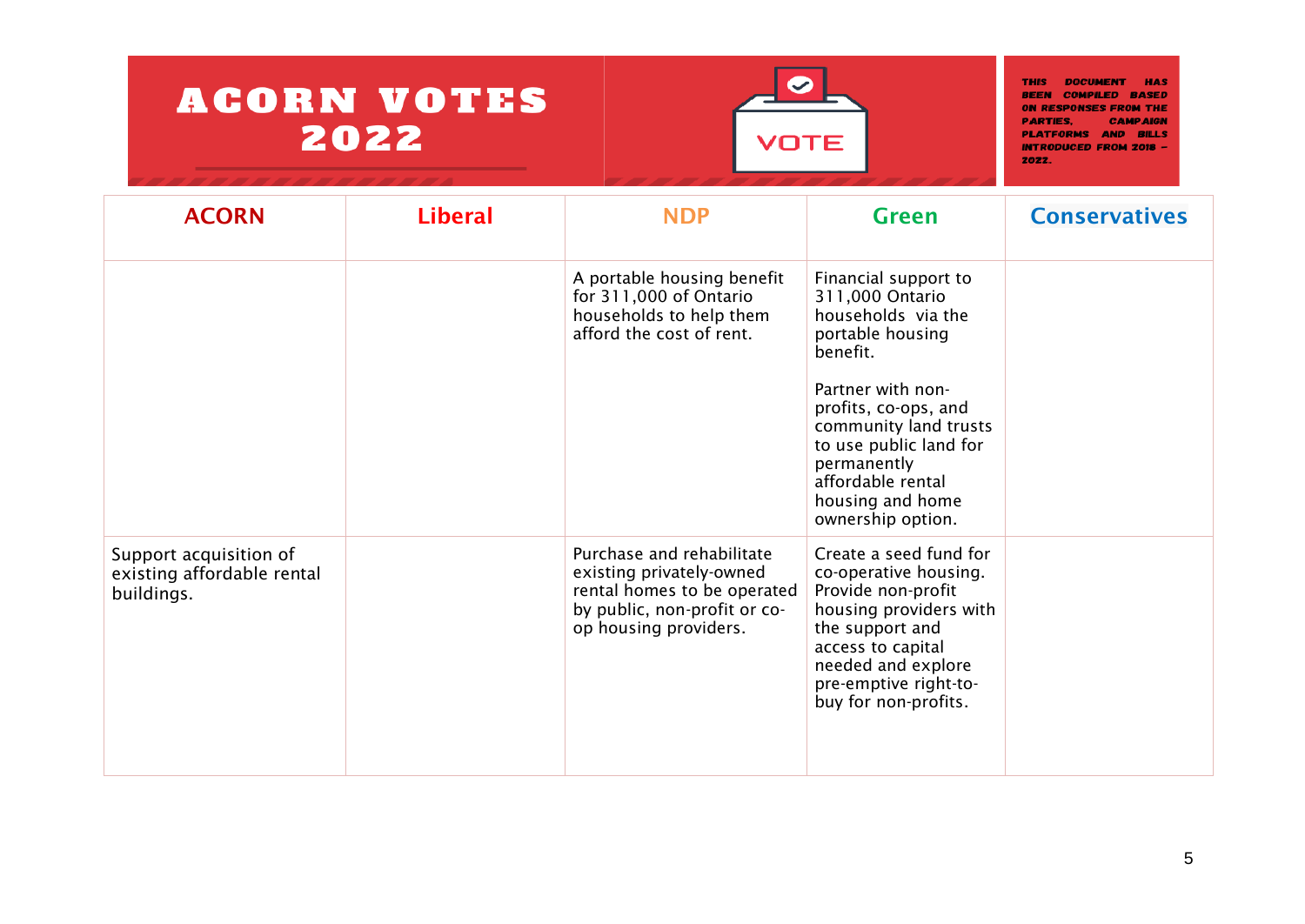

| <b>ACORN</b>                                                                                                                                                                                                                                                               | <b>Liberal</b>                                                                                                                                                                                                         | <b>NDP</b>                                                                                                                                                                                                                                                                                     | <b>Green</b>                                                                                                                                                      | <b>Conservatives</b>                                                                                                          |  |  |
|----------------------------------------------------------------------------------------------------------------------------------------------------------------------------------------------------------------------------------------------------------------------------|------------------------------------------------------------------------------------------------------------------------------------------------------------------------------------------------------------------------|------------------------------------------------------------------------------------------------------------------------------------------------------------------------------------------------------------------------------------------------------------------------------------------------|-------------------------------------------------------------------------------------------------------------------------------------------------------------------|-------------------------------------------------------------------------------------------------------------------------------|--|--|
| <b>Allow Inclusionary</b><br>Zoning policies to be<br>applied citywide<br>Currently the Inclusionary<br>Zoning requirements are<br>limited to major transit<br>areas <i>i.e.</i> lands within an<br>approximately 500-800<br>metre radius of a transit<br>station or stop. | YES - Weak<br>Include tie-in measures<br>with inclusionary zoning<br>by-laws such as<br>increasing the number of<br>overall homes allowed to<br>be built and permitting<br>its expansion along rapid<br>transit lines. | <b>YES</b><br>Get Inclusionary Zoning<br>back on track. End<br>exclusionary zoning,<br>increasing the supply of<br>housing options that are<br>affordable.<br>Remove arbitrary limits,<br>ensuring that all growing<br>neighbourhoods can<br>continue to be home for<br>people of all incomes. | <b>YES</b><br>Mandate inclusionary<br>zoning and require<br>a minimum of 20%<br>affordable units in all<br>housing projects<br>above a certain size.              | <b>NO</b>                                                                                                                     |  |  |
| Dignified living for people on ODSP/OW                                                                                                                                                                                                                                     |                                                                                                                                                                                                                        |                                                                                                                                                                                                                                                                                                |                                                                                                                                                                   |                                                                                                                               |  |  |
| Raise ODSP and OW so that<br>social assistance recipients<br>receive a minimum<br>\$2000/month and make it<br>permanent.                                                                                                                                                   | Increase ODSP and OW<br>rates by 10% this year,<br>and another 10% for<br>ODSP recipients in 2023.<br>Increase the amount of<br>income earned without                                                                  | Begin with an immediate<br>increase to OW and ODSP<br>rates by 20%.<br>Double the ODSP and OW<br>rates in the second year.<br>Doubling would be of 2022<br>rates.                                                                                                                              | Double Ontario<br>Disability Support Pro-<br>gram (ODSP) rates as a<br>first step to<br>implementing a Basic<br>Income, and tie future<br>increases to inflation. | Increase ODSP rate by<br>five per cent.<br>Introduce legislation to<br>increase ODSP rates<br>annually, tied to<br>inflation. |  |  |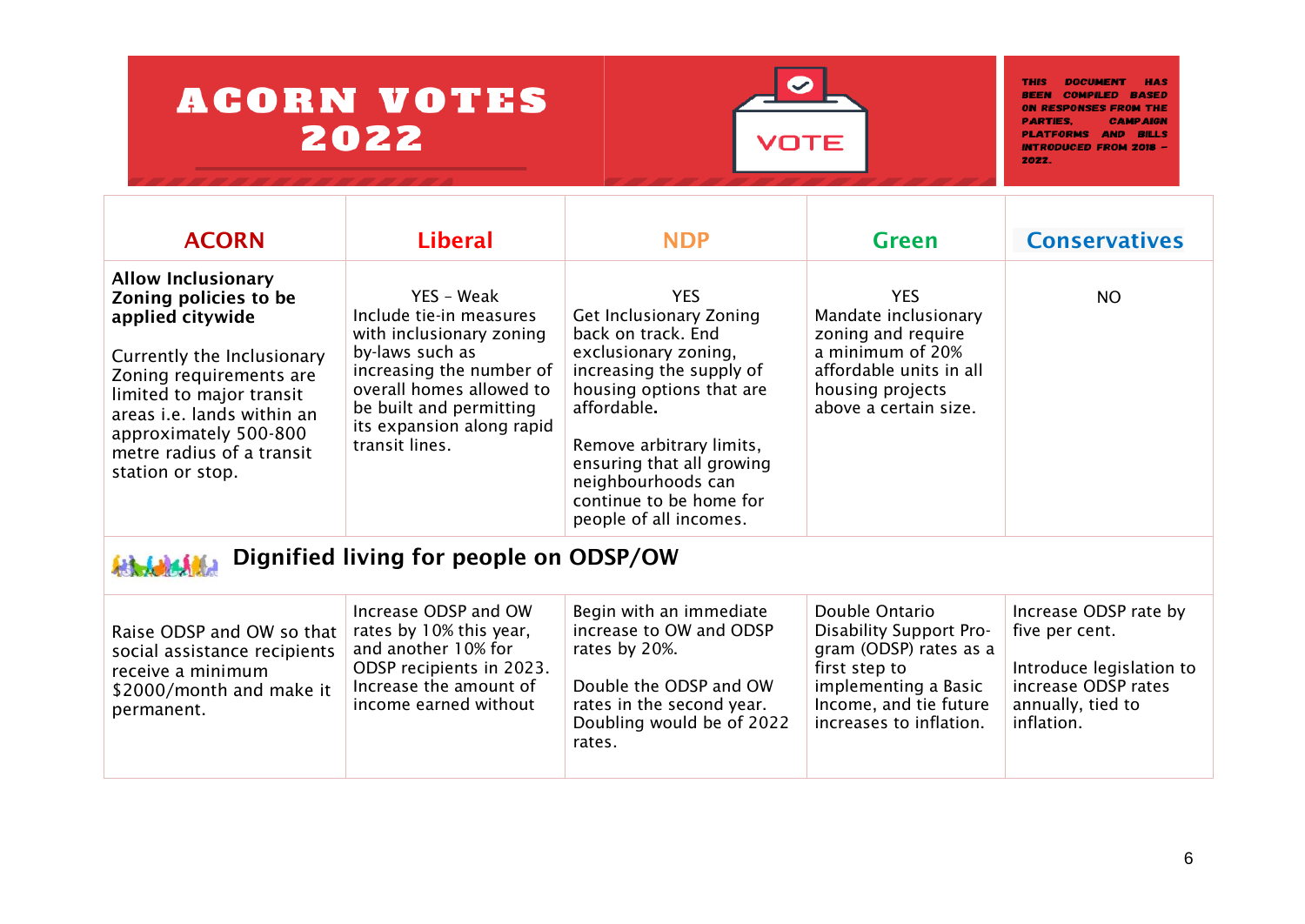

| Legislate that raises must<br>Tie the ODSP/OW rates to<br>impacting assistance<br>from \$2,400 to \$6,000<br>be indexed to inflation.<br>inflation.<br>per year and calculating<br>Overhaul Ontario's broken<br>earnings on an annual<br>The Housing Allowance<br>basis.<br>social assistance system.<br>must reflect the market<br>rate rent in Ontario.<br>Replace the current rate<br>Put a stop to privatization of<br>Allowance needs to be set<br>structure with an<br>the delivery of social<br>by the City.<br>assistance employment<br>inflation-protected flat<br>service programs.<br>rate.<br>Raise the employment<br>income threshold from<br>Redefine "spouse" to give<br>Scrap pay for performance<br>\$200 to \$800 before<br>and provide wraparound<br>new couples receiving<br>clawbacks.<br>services to those in need.<br>social assistance more<br>support.<br>Increase the housing<br>Update the ODSP Act.<br>allowance to match market<br>Change the definition of<br>rent (based on the city the<br>spouse to align the timeline<br>recipient lives in).<br>by which a person on ODSP<br>is considered common-law | <b>ACORN</b>            | <b>Liberal</b> | <b>NDP</b>                  | <b>Green</b> | <b>Conservatives</b> |
|------------------------------------------------------------------------------------------------------------------------------------------------------------------------------------------------------------------------------------------------------------------------------------------------------------------------------------------------------------------------------------------------------------------------------------------------------------------------------------------------------------------------------------------------------------------------------------------------------------------------------------------------------------------------------------------------------------------------------------------------------------------------------------------------------------------------------------------------------------------------------------------------------------------------------------------------------------------------------------------------------------------------------------------------------------------------------------------------------------------------------------------|-------------------------|----------------|-----------------------------|--------------|----------------------|
| of the province's new<br>disability support.<br>vision for social assistance<br>Re-start the basic income<br>transformation.<br>pilot.                                                                                                                                                                                                                                                                                                                                                                                                                                                                                                                                                                                                                                                                                                                                                                                                                                                                                                                                                                                                   | Stop the implementation |                | with a person not receiving |              |                      |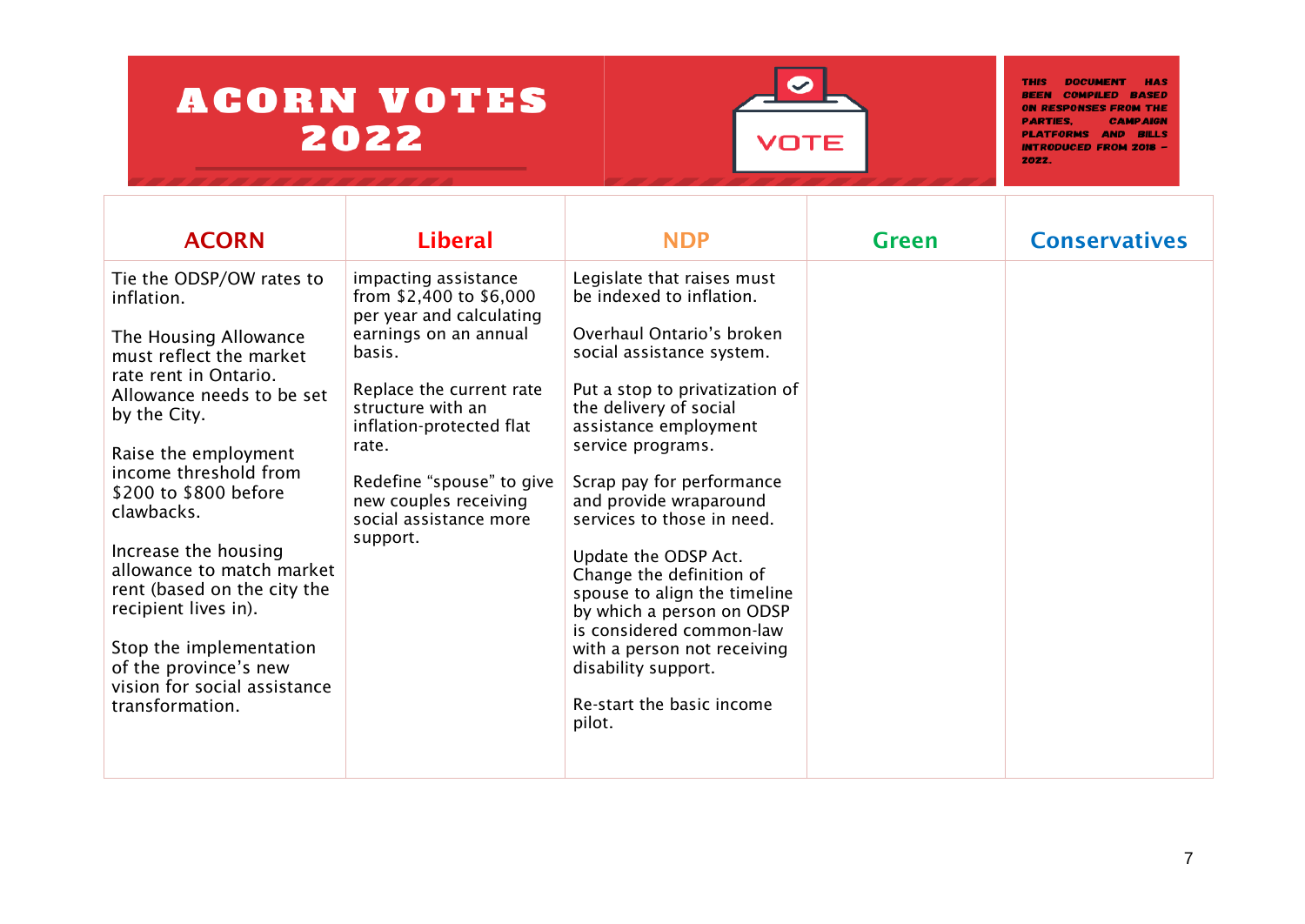|                                                                                                                                                                                                                                                                                               | <b>ACORN VOTES</b><br>2022                                                    | VOTE                                                                                                                                                                                                                                                                                                                              |                                                                                                                                                                     | <b>THIS</b><br><b>DOCUMEN</b><br><b>REEN COMPILED</b><br>RASED<br><b>ON RESPONSES FROM THI</b><br><b>PARTIES.</b><br>PLATFORMS AND<br>RILLS<br><b>INTRODUCED FROM 2018 -</b><br>2022. |  |
|-----------------------------------------------------------------------------------------------------------------------------------------------------------------------------------------------------------------------------------------------------------------------------------------------|-------------------------------------------------------------------------------|-----------------------------------------------------------------------------------------------------------------------------------------------------------------------------------------------------------------------------------------------------------------------------------------------------------------------------------|---------------------------------------------------------------------------------------------------------------------------------------------------------------------|---------------------------------------------------------------------------------------------------------------------------------------------------------------------------------------|--|
| <b>ACORN</b>                                                                                                                                                                                                                                                                                  | <b>Liberal</b>                                                                | <b>NDP</b>                                                                                                                                                                                                                                                                                                                        | <b>Green</b>                                                                                                                                                        | <b>Conservatives</b>                                                                                                                                                                  |  |
| <b>End predatory lending</b><br><b>TANK</b>                                                                                                                                                                                                                                                   |                                                                               |                                                                                                                                                                                                                                                                                                                                   |                                                                                                                                                                     |                                                                                                                                                                                       |  |
| Support the creation of<br>alternative, low-interest<br>loan products.<br>Enforce the ban on rollover<br>loans by creating a user<br>real-time database to<br>monitor and avoid<br>rollovers from company to<br>company<br>Create protections for<br>installment/rent-to-<br>own/title loans. |                                                                               | <b>YES</b><br>Ban predatory payday<br>loans. Establish a<br>Borrower's Bill of Rights and<br>Payday Loans Taskforce to<br>recommend alternative<br>financial products, to<br>replace this predatory<br>industry.<br>Set up an independent<br>Consumer Watchdog to<br>handle consumer<br>complaints and investigate<br>businesses. | <b>YES</b><br>Prohibit "payday"<br>lending and work with<br>credit unions to<br>develop a low-cost,<br>small loan alternative<br>to help people get out<br>of debt. | <b>NO</b>                                                                                                                                                                             |  |
| ABEDEFG<br><b>Affordable Child Care</b><br>OPORSTU                                                                                                                                                                                                                                            |                                                                               |                                                                                                                                                                                                                                                                                                                                   |                                                                                                                                                                     |                                                                                                                                                                                       |  |
| Fast track to ensure \$10 a<br>day childcare program.                                                                                                                                                                                                                                         | <b>YES</b><br>Make child care<br>discounts retroactive to<br>January 1, 2022. | <b>YES</b><br>Speed up the<br>implementation of \$10-a-<br>day child care.                                                                                                                                                                                                                                                        | <b>YES</b><br>Ensure continued<br>funding for \$10-a-day<br>childcare in all<br>communities.                                                                        |                                                                                                                                                                                       |  |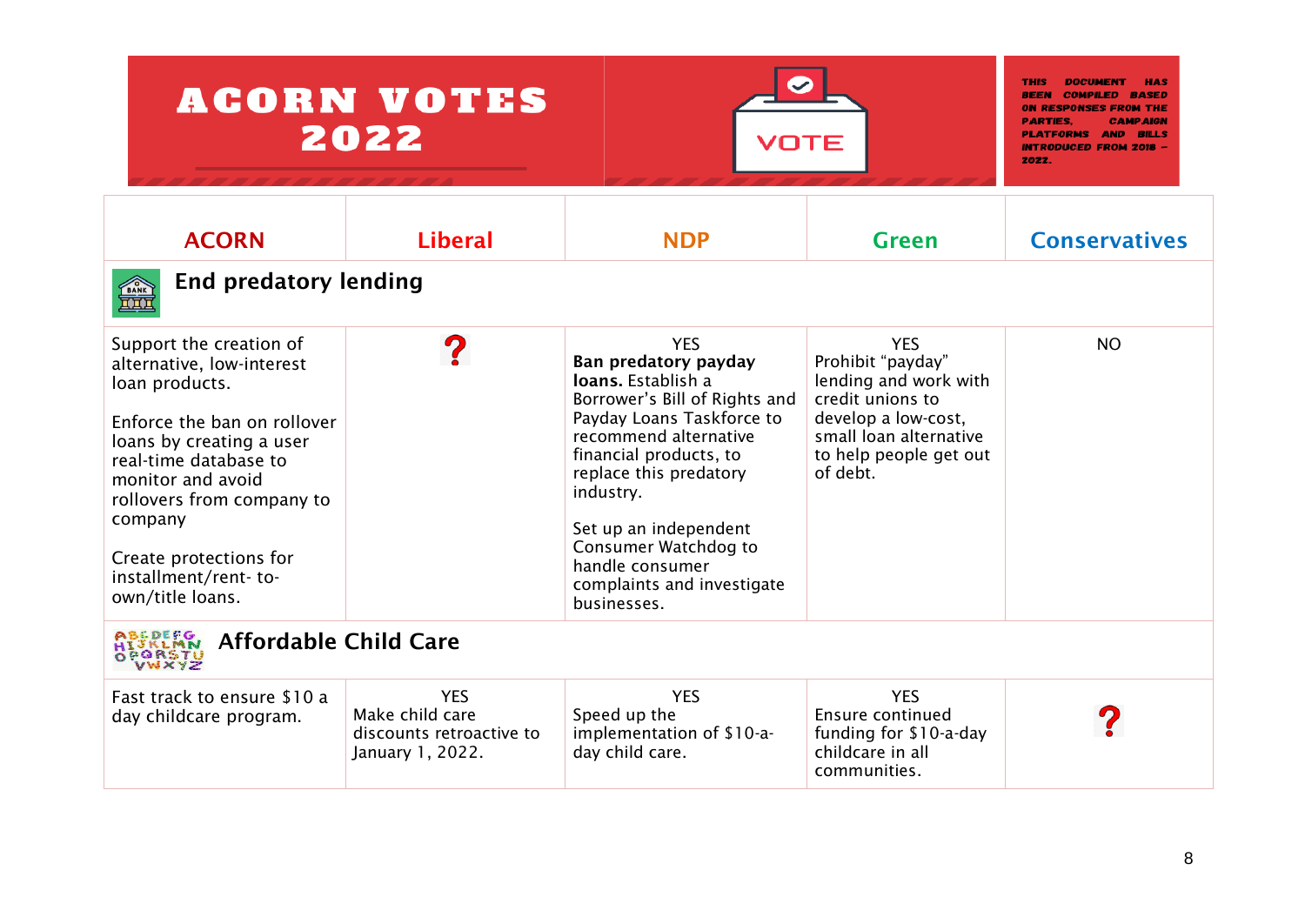

| <b>ACORN</b>                                                                                                                                                                                                              | <b>Liberal</b>                                                                                                                                                                                                                                                                                                                                                                                                                                                  | <b>NDP</b>                                                                                                                                                                                                                                                                                                                                                                                                                                                                                                                                                                                                                          | <b>Green</b>                                                   | <b>Conservatives</b> |
|---------------------------------------------------------------------------------------------------------------------------------------------------------------------------------------------------------------------------|-----------------------------------------------------------------------------------------------------------------------------------------------------------------------------------------------------------------------------------------------------------------------------------------------------------------------------------------------------------------------------------------------------------------------------------------------------------------|-------------------------------------------------------------------------------------------------------------------------------------------------------------------------------------------------------------------------------------------------------------------------------------------------------------------------------------------------------------------------------------------------------------------------------------------------------------------------------------------------------------------------------------------------------------------------------------------------------------------------------------|----------------------------------------------------------------|----------------------|
| Allocate additional funds<br>to ensure adequate<br>number of child care<br>centres and spaces in low-<br>income/underserved<br>communities and<br>programming for parents<br>who perform shift<br>work/weekend hours etc. | Reduce fees for before<br>and after-school care to<br>\$10 a day by September<br>2022.<br>Create 30,000 jobs for<br>early childhood<br>educators and other<br>staff.<br>Better pay and benefits<br>and compensation grid in<br>line with full-day<br>kindergarten.<br>Better equip ECEs,<br>provide free tuition for all<br>ECE programs at<br>Ontario's colleges and<br>improve recruitment,<br>retention and<br>professional<br>development<br>opportunities. | Immediately increase the<br>wage for child care workers<br>to \$25 per hour for ECEs,<br>and \$20 per hour for other<br>staff.<br>Bring in a Workforce<br>Strategy. Develop and<br>implement a wage grid and<br>decent work standards and<br>benefits.<br>Provide high-quality<br>inclusive child care options<br>that fit their circumstances.<br>Provide stable base funding<br>for licensed home child care<br>providers.<br>Build sufficient regulated<br>child care services.<br>Province-wide strategy to<br>guarantee expansion of<br>public/non-profit child care<br>- any government-funded<br>expansion to be non-profit. | Provide ECEs with a<br>fair wage of at least<br>\$25 per hour. |                      |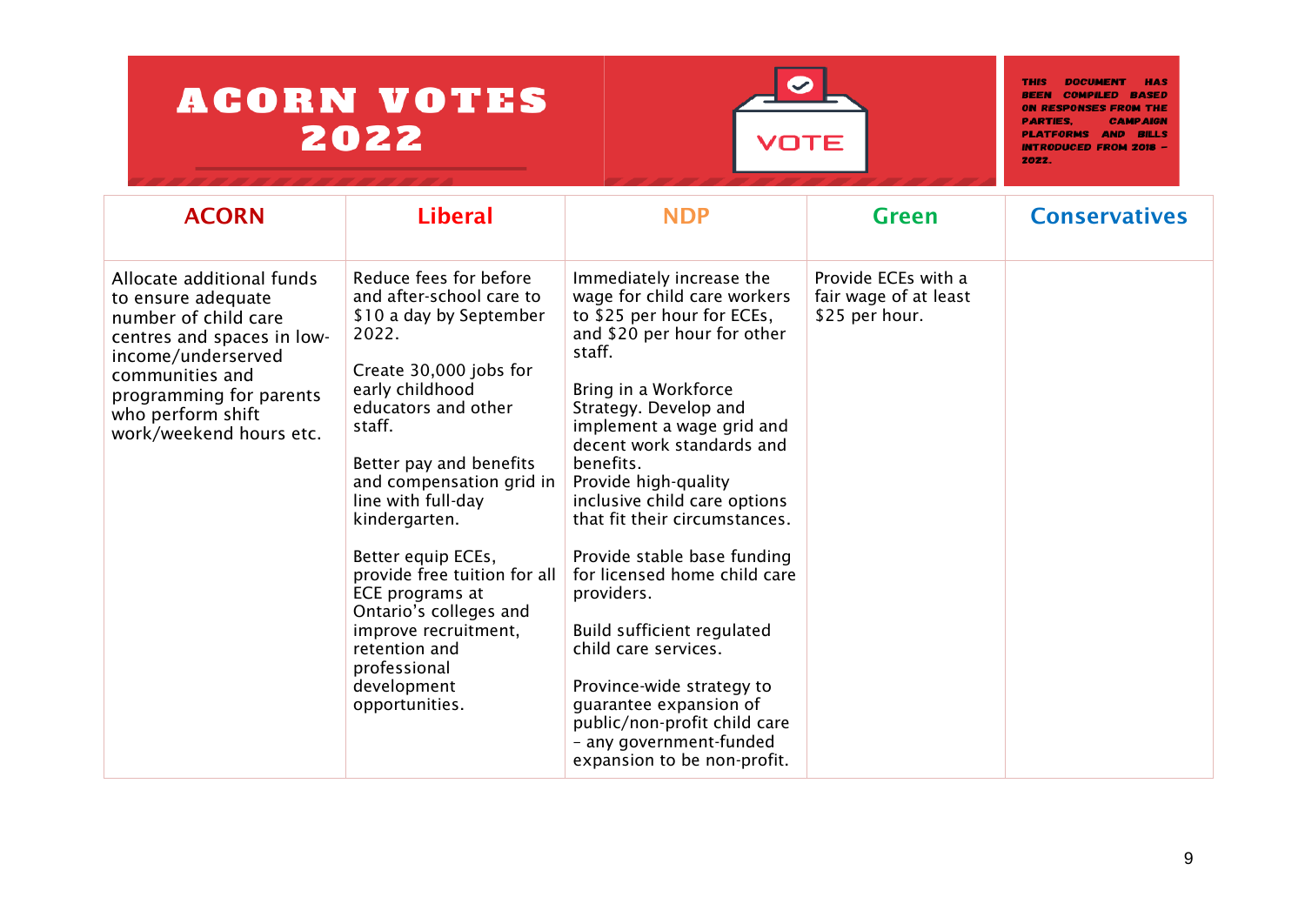| <b>ACORN VOTES</b><br>2022                                                                                              | <b>THIS</b><br>REEN<br><b>ON RESPONSES FROM THE</b><br><b>PARTIES.</b><br><b>CAMPAIGN</b><br><b>PLATFORMS AND</b><br><b>BILLS</b><br><b>INTRODUCED FROM 2018 -</b><br>2022. |                                                                                                                                                                           |                                                                                                                                                                               |                      |  |
|-------------------------------------------------------------------------------------------------------------------------|-----------------------------------------------------------------------------------------------------------------------------------------------------------------------------|---------------------------------------------------------------------------------------------------------------------------------------------------------------------------|-------------------------------------------------------------------------------------------------------------------------------------------------------------------------------|----------------------|--|
| <b>ACORN</b>                                                                                                            | <b>Liberal</b>                                                                                                                                                              | <b>NDP</b>                                                                                                                                                                | <b>Green</b>                                                                                                                                                                  | <b>Conservatives</b> |  |
| <b>Workers' rights</b>                                                                                                  |                                                                                                                                                                             |                                                                                                                                                                           |                                                                                                                                                                               |                      |  |
| Implement a 10 permanent<br>paid sick days program<br>accessible to all workers,<br>that can be taken<br>consecutively. | <b>YES</b><br>Give 10 paid sick days to<br>all workers                                                                                                                      | <b>YES</b><br>Legislate 10 permanent<br>personal emergency leave<br>days for all workers, so they<br>can stay home if they are<br>sick or are caring for a sick<br>child. | <b>YES</b><br>Increase the number<br>of provincially-<br>legislated paid sick<br>days to ten, and<br>provide small<br>businesses financial<br>support to fund the<br>program. | <b>NO</b>            |  |
| $\blacktriangleright$ Number of Seats                                                                                   |                                                                                                                                                                             |                                                                                                                                                                           |                                                                                                                                                                               |                      |  |
| <b>Number of Seats in</b><br>current Session of<br>Government (2018 -<br>2022)                                          | $\overline{7}$                                                                                                                                                              | 39                                                                                                                                                                        | 1                                                                                                                                                                             | 67                   |  |